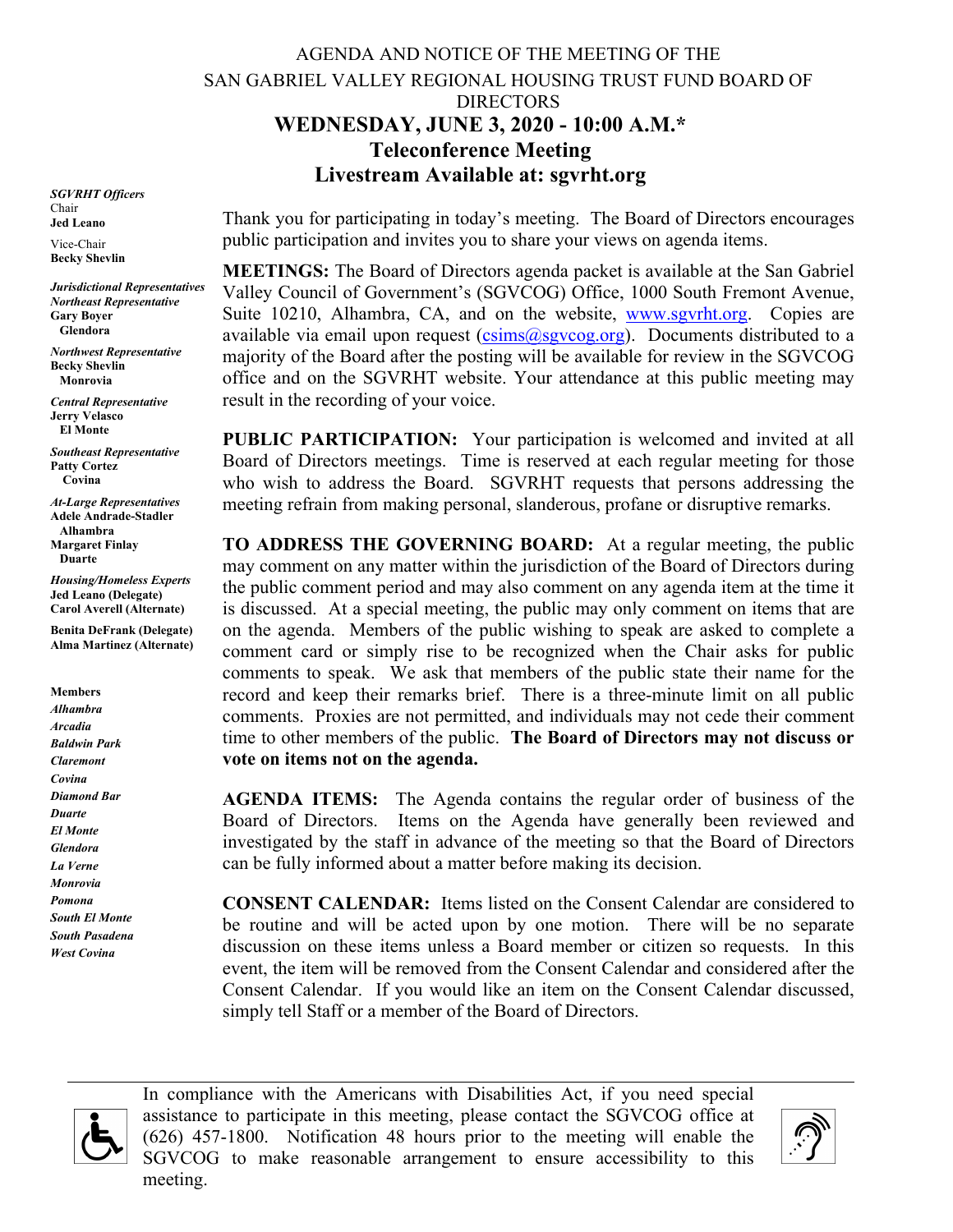**\*MEETING MODIFICATIONS DUE TO THE STATE AND LOCAL STATE OF EMERGENCY RESULTING FROM THE THREAT OF COVID-19**: On March 17, 2020, Governor Gavin Newsom issued Executive Order N-29-20 authorizing a local legislative body to hold public meetings via teleconferencing and allows for members of the public to observe and address the meeting telephonically or electronically to promote social distancing due to the state and local State of Emergency resulting from the threat of the Novel Coronavirus (COVID-19).

To follow the new Order issued by the Governor and ensure the safety of Board Members and staff for the purpose of limiting the risk of COVID-19, in-person public participation at the Board of Directors meeting scheduled for June 3, 2020, at 10:00 a.m. will be not be allowed. Members of the public may view the meeting live on the SGVRHT's website. To access the meeting video, log onto [www.sgvrht.org](http://www.sgvrht.org/) and click on the link on the homepage, then follow prompts to watch the meeting live.

Public comments can be submitted electronically by emailing kward@sgvcog.org at least 1 hour prior to the scheduled meeting time. Emailed public comments will be read into the record and should be limited to 150 words max. If you wish to comment on a specific agenda item, please identify the item in your email. General public comments will be addressed during the general public comment item on the agenda

Any member of the public requiring a reasonable accommodation to participate in this meeting should contact Katie Ward at least 48 hours prior to the meeting at  $(626)$  457-1800 or at kward@sgvcog.org.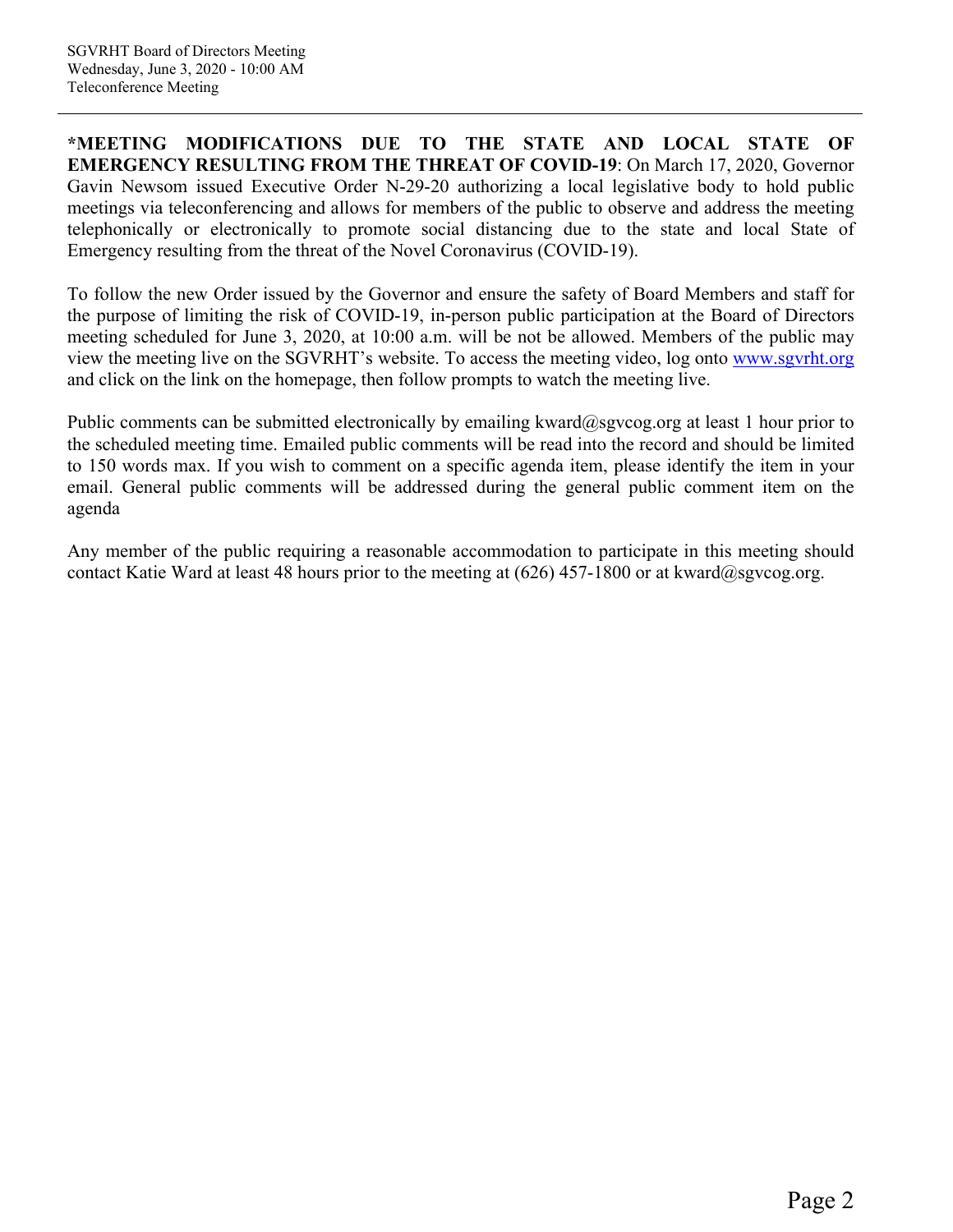### **PRELIMINARY BUSINESS 5 MINUTES**

- 1. Call to Order
- 2. Pledge of Allegiance
- 3. Roll Call
- 4. Public Comment *(If necessary, the President may place reasonable time limits on all comments)*
- 5. Changes to Agenda Order: Identify emergency items arising after agenda posting and requiring action prior to next regular meeting

# **CONSENT CALENDAR**

- 6. Board of Directors Minutes *Recommended Action: Adopt Board of Directors minutes.*
- 7. SB 1212 (Rubio) *Recommended Action: Adopt Resolution 20-01 supporting SB 1212 (Rubio).*
- 8. Safekeeping of Property and Official Signatures *Recommended Action: Adopt Resolution 20-02 authorizing the establishment of financial accounts at commercial banking institutions for the safekeeping of property and authorizing official signatures.*

### **PRESENTATIONS ACTION ITEMS 40 MINUTES**

*(It is anticipated that the SGVRHT Board of Directors may take action on the following matters)*

- 9. Award of Contract for Staffing *Recommended Action: (1) Approve Agreement with San Gabriel Valley Council of Governments for Core Staffing; and (2) Appoint Marisa Creter Executive Director of the SGVRHT.*
- 10. FY 2020 21 SGVRHT Budget *Recommended Action: Adopt Resolution 20-03 approving the FY 2020-2021 SGVRHT Budget*
- 11. SGVRHT State and Federal Legislative Agenda *Recommended Action: Adopt Resolution 20-04 establishing the SGVRHT's 2020 State and Federal Legislative Agenda.*
- 12. San Gabriel Valley Project Pipeline *Recommended Action: (1) Adopt an initial San Gabriel Valley Project Pipeline including previously submitted projects; and (2) Direct staff to solicit additional projects from cities for a San Gabriel Valley Project Pipeline.*
- 13. Local Housing Trust Fund Grant Program *Recommended Action: Direct staff to complete the following: (1) Coordinate with project sponsors of projects included in the San Gabriel Valley Project Pipeline to determine applicability for Local Housing Trust Fund Grant Program Application; (2) Develop and undertake a process to identify and allocate funds to other potential projects for the Local Housing Trust Fund Program Grant Application.*
- 14. Technical Support for Initial Funding Process *Recommended Action: Authorize the Executive Director to execute an agreement of up to \$25,000 with a selected consultant to provide technical support for release of the Trust's initial funding process and Local Housing Trust Fund Grant Application.*

# **DISCUSSION ITEMS 20 MINUTES**

- 
- 15. SGVRHT Funding Strategy *Recommended Action: Discuss and provide direction to staff.*